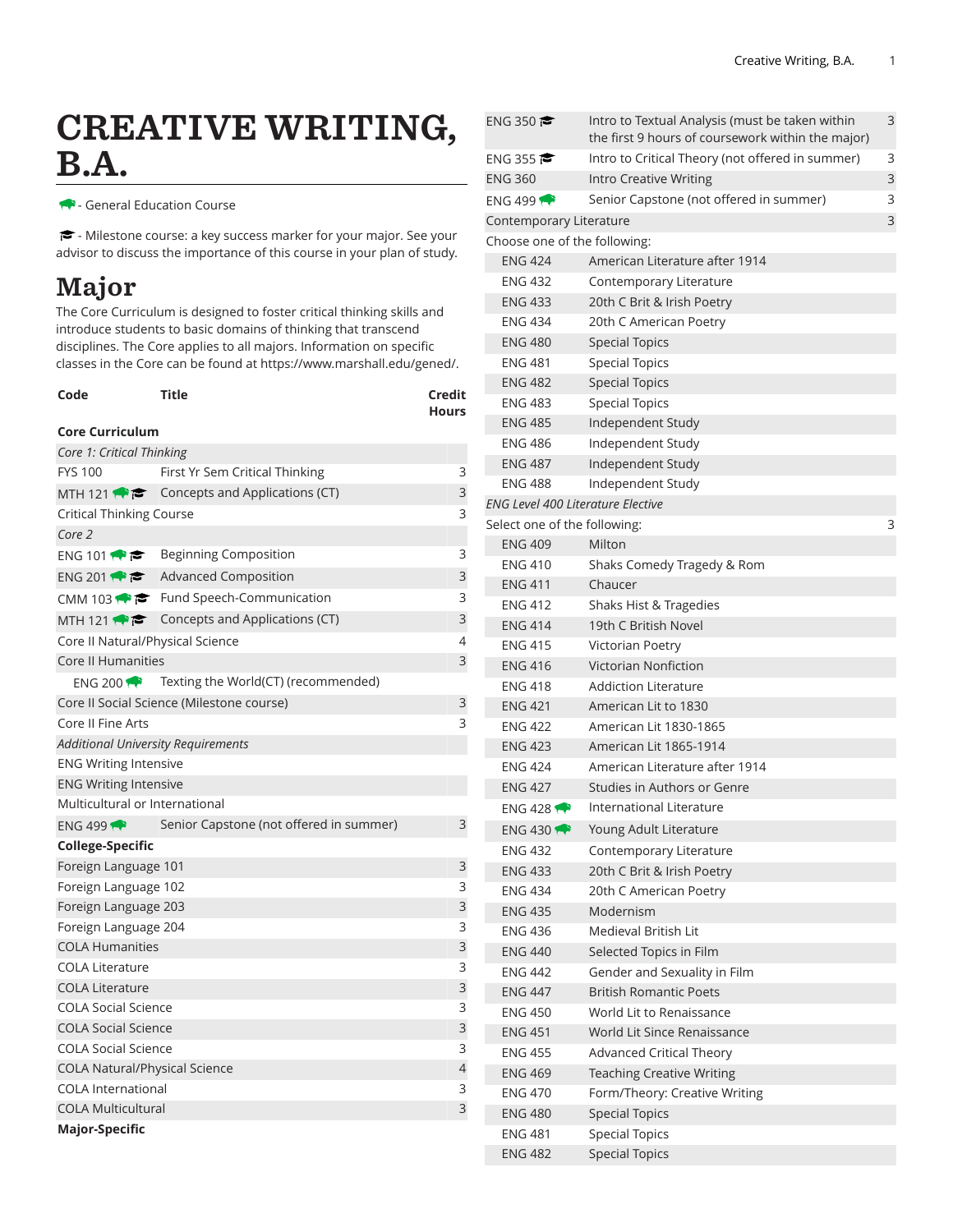| <b>ENG 483</b>                   | <b>Special Topics</b>                                           |   |
|----------------------------------|-----------------------------------------------------------------|---|
| <b>ENG 485</b>                   | Independent Study (when so designated by<br>Chair)              |   |
| ENG 486                          | Independent Study (when so designated by<br>Chair)              |   |
| <b>ENG 487</b>                   | Independent Study (when so designated by<br>Chair)              |   |
| <b>ENG 488</b>                   | Independent Study (when so designated by<br>Chair)              |   |
| <b>Creative Writing Sequence</b> |                                                                 |   |
| additional genre:                | Choose 6 hours from the following, and then 3 hours in an       | 9 |
| Poetry:                          |                                                                 |   |
| <b>ENG 377</b>                   | <b>Creative Writing Poetry</b>                                  |   |
| <b>ENG 491</b>                   | Poetry Workshop                                                 |   |
| Fiction:                         |                                                                 |   |
| <b>ENG 378</b>                   | <b>Creative Writing Fiction</b>                                 |   |
| <b>ENG 492</b>                   | Fiction Workshop                                                |   |
| Creative Nonfiction:             |                                                                 |   |
| <b>ENG 379</b>                   | Creative Writing: Nonfiction                                    |   |
| <b>ENG 493</b>                   | <b>Creative Nonfiction</b>                                      |   |
| <b>ENG 469</b>                   | <b>Teaching Creative Writing</b>                                | 3 |
| or ENG 470                       | Form/Theory: Creative Writing                                   |   |
| class)                           | English Electives (choose from any 200-, 300-, or 400-level ENG | 6 |
| <b>Free Elective</b>             |                                                                 |   |
| <b>Free Elective</b>             |                                                                 | 3 |
| Free Elective                    |                                                                 | 3 |
| Free Elective                    |                                                                 | 3 |
| Free Elective                    |                                                                 | 3 |
| Free Elective                    |                                                                 | 3 |
| <b>Free Elective</b>             |                                                                 | 1 |

#### Major Information

- The total number of free electives will depend on the amount of double and triple counting of requirements. Core II and COLA requirements may not be double counted.
- See course attributes each semester for courses that meet multiple requirements.
- Questions about requirements should be directed to your English Department advisor (304-696-6600) or to the College of Liberal Arts (304-696-2350).
- Students must earn a *C* or better in ENG 201 Advanced Composition, all ENG courses for the major, and all foreign language courses.
- Forty-eight credit hours (sixteen 3-hour courses) must be at the 300/400 level.
- Minimum of 120 hours to graduate.
- No more than six hours of ENG courses at the 200-level may count toward the BA degree in English. No credit hours in ENG with a grade lower than *C* may count toward the BA degree in ENG.
- Creative Writing majors who carefully select courses can earn a double major in Literary Studies by taking only 4 additional Literary Studies classes. Meet with your advisor to plan your choices!

- General Education Course

 $\blacktriangleright$  - Milestone course: a key success marker for your major. See your advisor to discuss the importance of this course in your plan of study.

### Four Year Plan

A Creative Writing degree can give you the critical thinking, writing, and presentation skills you'll need for success in this quick and quicklychanging world. Our program is flexible, so you can pursue a wide range of interests. Our courses give you the ability to think differently, to expand on and augment the ideas and work made in all fields, not just literature. Where you go from here is up to you (though we've got some ideas for you). But our courses are designed to hone not just your writing, but your thinking skills, too. Our faculty and staff are dedicated. All this to say, really, we plan on preparing you for a successful professional life as well as an invaluable way of thinking, about everything.

| Course                         | Title                                                     | Credit<br>Hours |
|--------------------------------|-----------------------------------------------------------|-----------------|
| First Year                     |                                                           |                 |
| <b>First Semester</b>          |                                                           |                 |
|                                | ENG 101 $\bullet \bullet$ Beginning Composition           | 3               |
| <b>FYS 100</b>                 | First Yr Sem Critical Thinking                            | 3               |
| Core II Social Science         |                                                           | 3               |
|                                | <b>COLA Social Science (Milestone course)</b>             | 3               |
|                                | CMM 103 $\bullet \bullet$ Fund Speech-Communication       | 3               |
| <b>UNI 100</b>                 | Freshman First Class                                      | $\mathbf{1}$    |
|                                | <b>Credit Hours</b>                                       | 16              |
| Second Semester                |                                                           |                 |
| Core II Humanities             |                                                           | 3               |
|                                | ENG 200 $\rightarrow$ Texting the World(CT) (recommended) |                 |
|                                | ENG 201 $\bullet$ $\bullet$ Advanced Composition          | 3               |
| Core I Critical Thinking       |                                                           | 3               |
|                                | MTH 121 $\leftrightarrow$ Concepts and Applications (CT)  | 3               |
| Core II Fine Arts              |                                                           | 3               |
|                                | <b>Credit Hours</b>                                       | 15              |
| Second Year                    |                                                           |                 |
| <b>First Semester</b>          |                                                           |                 |
| ENG 350                        | Intro to Textual Analysis                                 | 3               |
|                                | Core II Physical/Natural Science                          | 4               |
| Foreign Language 101           |                                                           | 3               |
| <b>ENG 360</b>                 | Intro Creative Writing                                    | 3               |
| Multicultural or International |                                                           | 3               |
|                                | <b>Credit Hours</b>                                       | 16              |
| Second Semester                |                                                           |                 |
|                                | <b>ENG 355 C</b> Intro to Critical Theory                 | 3               |
| <b>COLA Social Science</b>     |                                                           | 3               |
| <b>COLA International</b>      | 3                                                         |                 |
| Foreign Language 102           |                                                           | 3               |
|                                | <b>ENG Creative Writing Sequence</b>                      | 3               |
|                                | <b>Credit Hours</b>                                       | 15              |